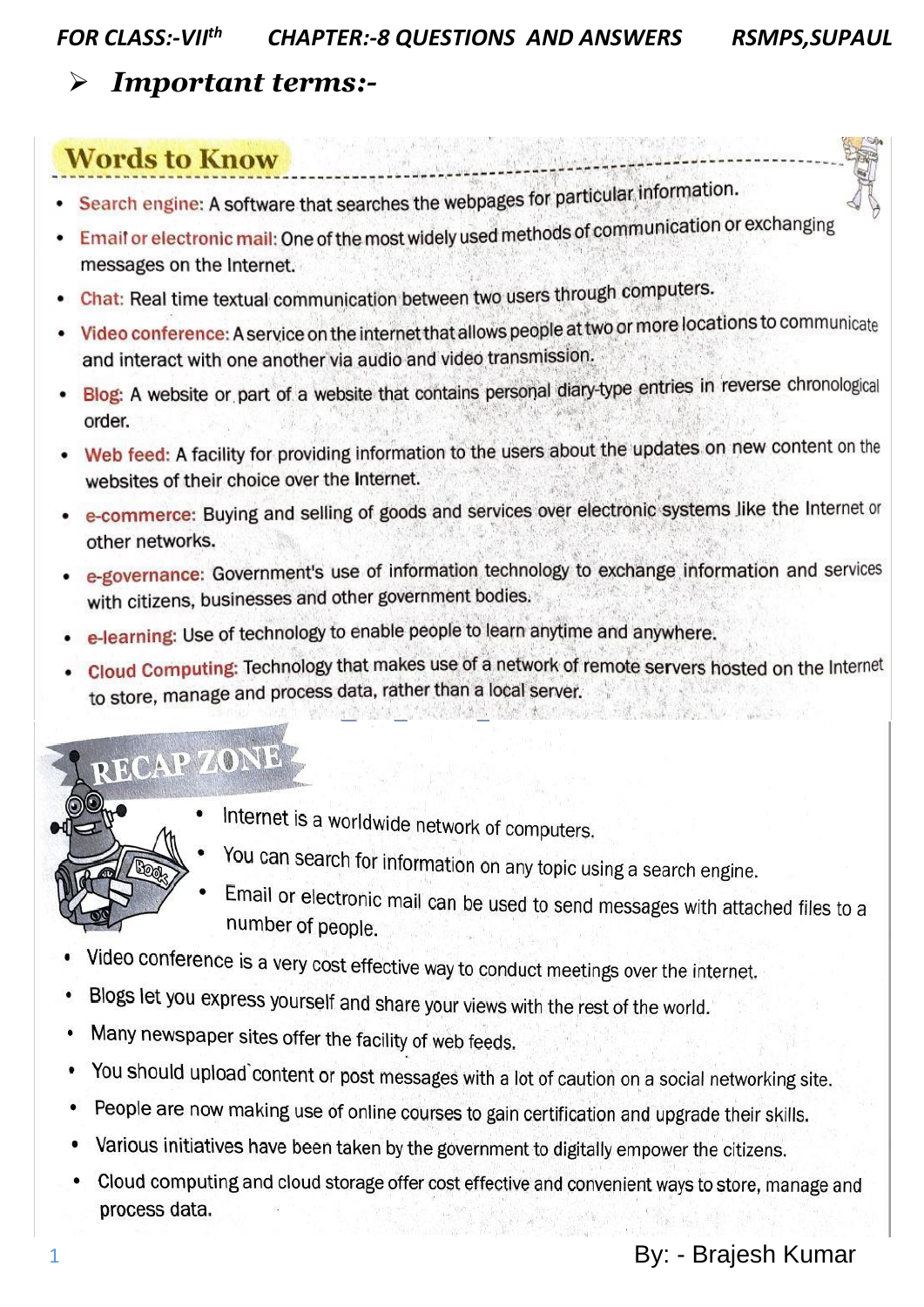|    | Fill in the blanks.                                                                                                         |
|----|-----------------------------------------------------------------------------------------------------------------------------|
| 1. | is a worldwide network of computers.                                                                                        |
| 2. | Bing and Google are examples of _______________.                                                                            |
| 3. | Pictures, documents or files sent along with email message are known as __________                                          |
| 4. | and ____________________________ are two commonly used software for chatting.                                               |
| 5. | An unwanted email sent to numerous people is called _____________________________ mail.                                     |
|    |                                                                                                                             |
|    | <b>Answers of Practice Zone:-</b><br>2. Search engine 3. Attachment<br>1. Internet<br>4. What's app and Google talk 5. Spam |
|    |                                                                                                                             |
|    | <b>Practice Zone</b><br>- Fill in the blanks.                                                                               |
| 1. | Twitter is an example of _____________________________ site.                                                                |
| 2. |                                                                                                                             |
| 3. |                                                                                                                             |
|    | under the Digital India campaign.<br>4. RSS stands for                                                                      |

### Answers of Practice Zone:-

- 1. Social networking 2. E-commerce
	-
	- 3. National Scholarships portal and Swachh Bharat Mission
	- 4. Rich site summary 5. Blogger

2 **By: - Brajesh Kumar**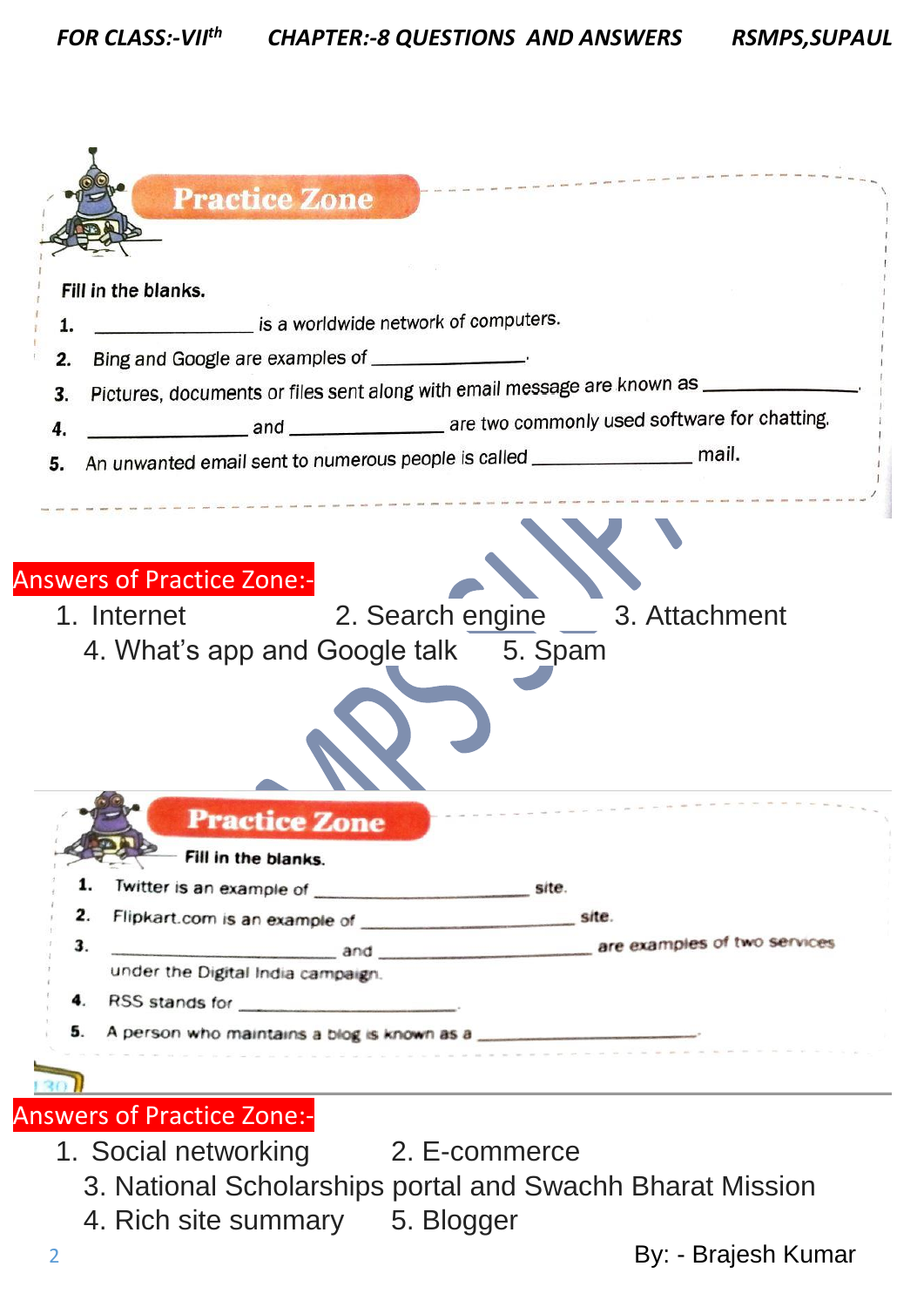*CHAPTER:-8 QUESTIONS AND ANSWERS RSMPS,SUPAUL*

| a) Google Talk<br>c) Microsoft Windows<br>Which is the odd one out? | is an instant messenger that is used for chatting.<br>Microsoft Excel<br>b)<br>Altavista<br>d)                                                                                                                                                                                                                                                                                                                                                                                                                                                                                                         |
|---------------------------------------------------------------------|--------------------------------------------------------------------------------------------------------------------------------------------------------------------------------------------------------------------------------------------------------------------------------------------------------------------------------------------------------------------------------------------------------------------------------------------------------------------------------------------------------------------------------------------------------------------------------------------------------|
|                                                                     |                                                                                                                                                                                                                                                                                                                                                                                                                                                                                                                                                                                                        |
|                                                                     |                                                                                                                                                                                                                                                                                                                                                                                                                                                                                                                                                                                                        |
|                                                                     |                                                                                                                                                                                                                                                                                                                                                                                                                                                                                                                                                                                                        |
|                                                                     |                                                                                                                                                                                                                                                                                                                                                                                                                                                                                                                                                                                                        |
| a) Facebook                                                         | Twitter<br>b)                                                                                                                                                                                                                                                                                                                                                                                                                                                                                                                                                                                          |
| c) Lycos                                                            | d) LinkedIn                                                                                                                                                                                                                                                                                                                                                                                                                                                                                                                                                                                            |
|                                                                     |                                                                                                                                                                                                                                                                                                                                                                                                                                                                                                                                                                                                        |
| a) chat.                                                            | b) email.                                                                                                                                                                                                                                                                                                                                                                                                                                                                                                                                                                                              |
| c) newsgroups.                                                      | d) social networking site.                                                                                                                                                                                                                                                                                                                                                                                                                                                                                                                                                                             |
| everybody.                                                          |                                                                                                                                                                                                                                                                                                                                                                                                                                                                                                                                                                                                        |
| a) Video conferencing                                               | Newsgroups<br>b)                                                                                                                                                                                                                                                                                                                                                                                                                                                                                                                                                                                       |
| c) Email                                                            | d) Search engine                                                                                                                                                                                                                                                                                                                                                                                                                                                                                                                                                                                       |
| e-learning<br>a)                                                    | Video conferencing<br>b)<br>Cloud computing                                                                                                                                                                                                                                                                                                                                                                                                                                                                                                                                                            |
| Chatting<br>C)                                                      | d)                                                                                                                                                                                                                                                                                                                                                                                                                                                                                                                                                                                                     |
| 6.                                                                  |                                                                                                                                                                                                                                                                                                                                                                                                                                                                                                                                                                                                        |
|                                                                     | b) e-awareness.                                                                                                                                                                                                                                                                                                                                                                                                                                                                                                                                                                                        |
|                                                                     | e-commerce.<br>d)                                                                                                                                                                                                                                                                                                                                                                                                                                                                                                                                                                                      |
|                                                                     |                                                                                                                                                                                                                                                                                                                                                                                                                                                                                                                                                                                                        |
| 7.                                                                  |                                                                                                                                                                                                                                                                                                                                                                                                                                                                                                                                                                                                        |
|                                                                     |                                                                                                                                                                                                                                                                                                                                                                                                                                                                                                                                                                                                        |
| Swachh Bharat Mission (SBM) Mobile app<br>b)                        |                                                                                                                                                                                                                                                                                                                                                                                                                                                                                                                                                                                                        |
|                                                                     |                                                                                                                                                                                                                                                                                                                                                                                                                                                                                                                                                                                                        |
| Buying and Selling of goods online<br>C)                            |                                                                                                                                                                                                                                                                                                                                                                                                                                                                                                                                                                                                        |
|                                                                     | Real-time textual communication between two users using computers is known as<br>They are known as online bulletin boards where users can post messages that can be seen by<br>It is the technology that lets organisations cut costs by making use of a network of remote server.<br>hosted on the Internet to store, manage and process data.<br>The online facility that lets you track the status of your EPF account or Aaadhar card is an example<br>of<br>e-governance.<br>a)<br>c) e-learning.<br>Which of the following is not covered under the Digital India campaign?<br>a) Digital Locker |

1. (a) 2. (c) 3. (a) 4. (b) 5. (d) 6. (a) 7. (c)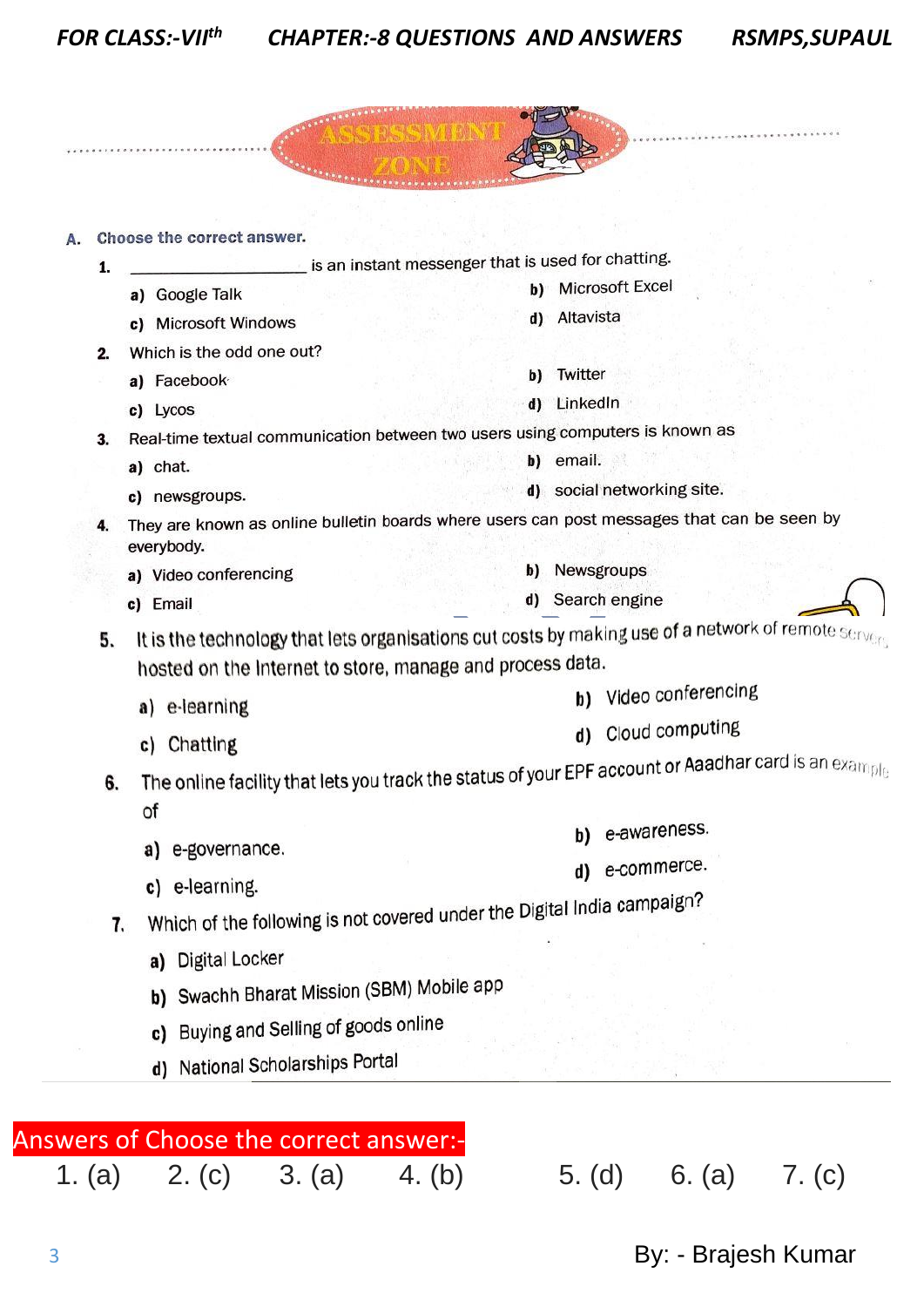*FOR CLASS:-VII th CHAPTER:-8 QUESTIONS AND ANSWERS RSMPS,SUPAUL*